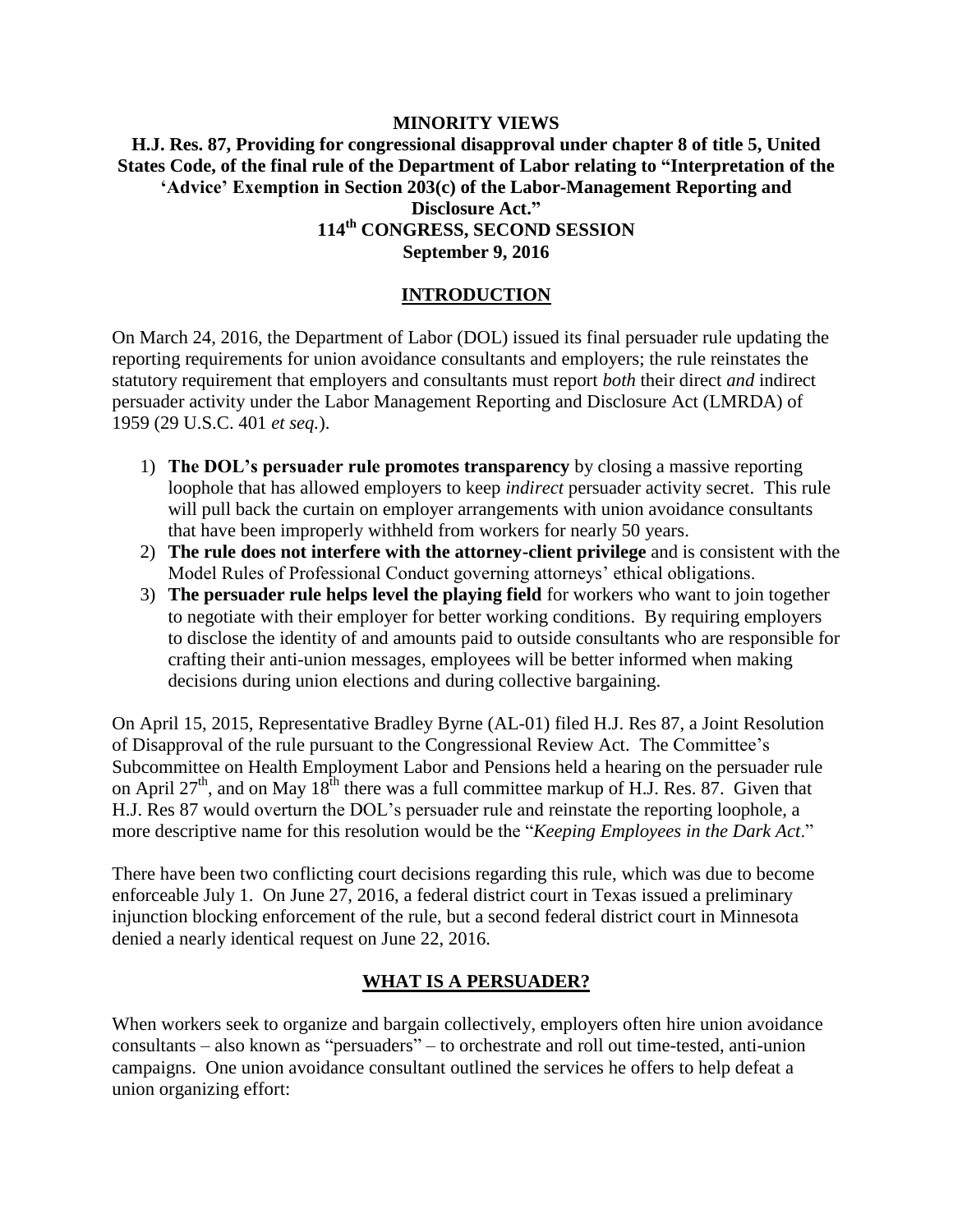[We] prepare[] all counter union speeches, small group meeting talks, letters to employees' homes, bulletin board posters, handouts to employees, etc., and schedule<sup>[]</sup> dates for each counter union communication media piece to be used. We have assembled a very large library of counter union materials, much of what [sic] is customized to a particular union. $<sup>1</sup>$ </sup>

Union avoidance consultants may try to persuade employees by contacting them directly, thus engaging in "direct persuader" activity, or by engaging in "indirect persuader" activity, in which they do not contact employees directly, but instead work behind the scenes by creating materials (such as flyers, speeches, and videos) for management to use to communicate with employees.

Under Section 203(a) of the LMRDA, consultants and attorneys who engage in *direct* and *indirect* persuader activities – and the employers who hire them – must disclose their arrangements, a description of the services to be performed, and the amount the employer paid.

The union-avoidance industry is big business; in 1990 it was estimated to produce revenues of \$200 million a year, and employers hire union-avoidance persuaders in as many as 87% of union organizing campaigns.<sup>2</sup> For example, IRS records filed by Catholic Healthcare West (a nonprofit hospital chain and a major recipient of state Medicaid funds) show that in 1998 the hospital paid a union avoidance consultant, the Burke Group, \$2.6 million to roll out its campaign.<sup>3</sup> And in 2004, Energy's, a multinational manufacturer of industrial batteries, paid Jackson Lewis \$2.7 million to run a campaign against the International Union of Electrical Workers (IUE) at its South Carolina battery plant.<sup>4</sup>

## **THE DOL PERSUADER RULE CLOSES A LOOPHOLE**

LMRDA Section 203(a) states that employers must disclose their agreements in which a consultant:

undertakes activities where an object thereof, *directly or indirectly*, is to persuade employees to exercise or not to exercise, or persuade employees as to the manner of exercising, the right to organize and bargain collectively through representatives of their own choosing. $5$ 

 $\overline{a}$ 1 John Logan, *Consultants, Lawyers, and the 'Union Free' Movement in the U.S.A*. *since the 1970s*, 33 INDUSTRIAL RELATIONS JOURNAL, 197, 203 (2002), *available at*, http://www.jwj.org/wp-content/uploads/2014/03/Logan-

Consultants.pdf 2 *See* 81 FR 15933 n.10; James Rundle, *Winning Hearts and Minds in the Era of Employee Involvement Programs, in Organizing to Win: New Research on Union Strategies* 213, 219 (Kate Bronfenbrenner, et al. eds., Cornell University Press 1998). *See also* John Logan, *Consultants, Lawyers, and the 'Union Free' Movement in the USA since the 1970s*, 33 INDUSTRIAL RELATIONS JOURNAL 197, 198 (2002).

<sup>&</sup>lt;sup>3</sup> John Logan, *The Union Avoidance Industry in the United States*, BRITISH JOURNAL OF INDUSTRIAL RELATIONS 44:4, 656 (December 2006), *available at*, http://www.newunionism net/library/organizing/Logan%20- %20The%20Union%20Avoidance%20Industry%20in%20the%20United%20States%20-%202006.pdf

<sup>4</sup> *Id.* at 660.

 $5$  29 U.S.C. 433(a) (emphasis added). Section 203(b) contains a similar reporting requirement for consultants.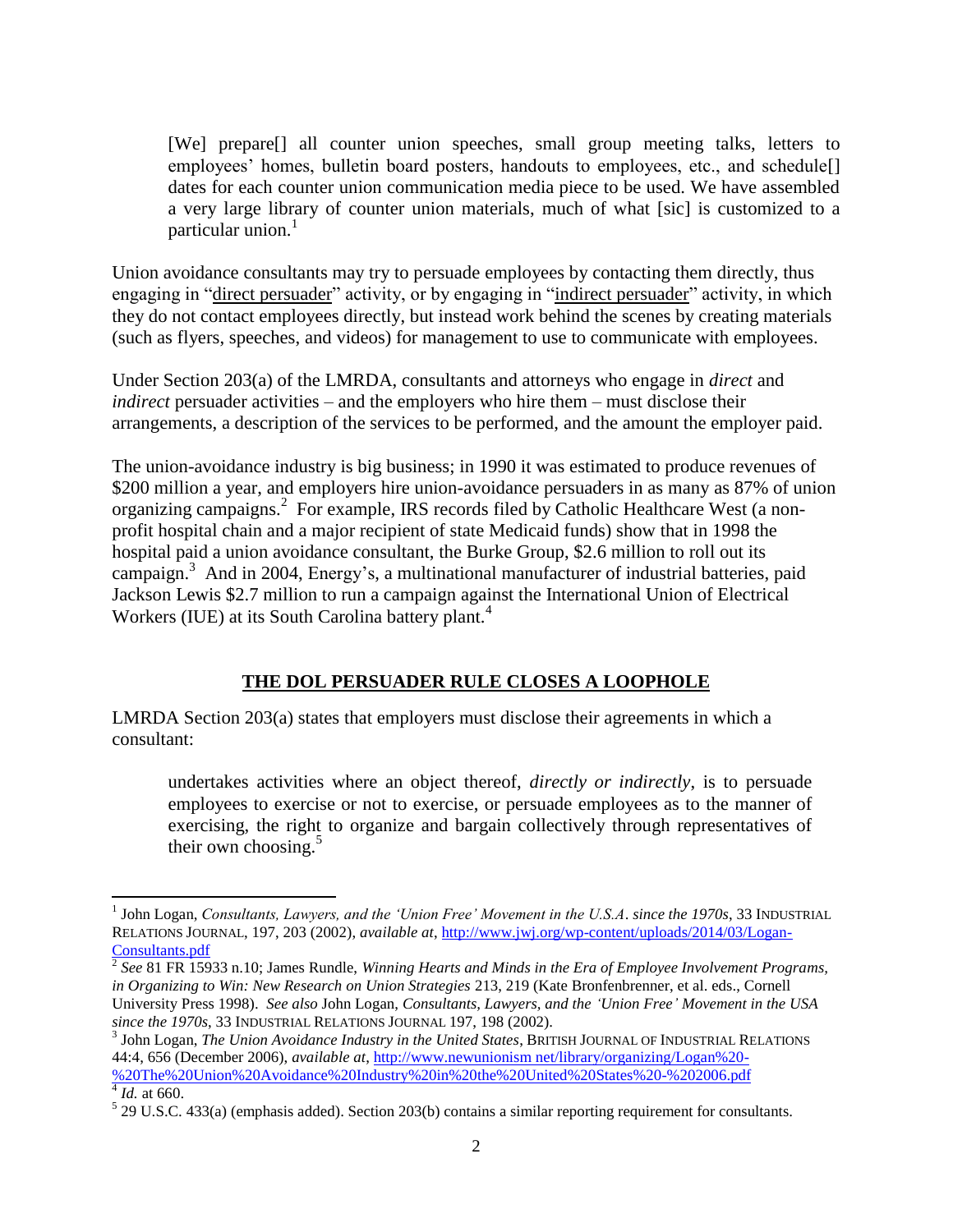However, the LMRDA exempts employers and consultants from reporting when consultants merely give employers "advice." While the statute does not define the term "advice," the statute provides DOL with the authority to issue regulations, including those "necessary to prevent the circumvention or evasion of [the Act's] reporting requirements."

After initially requiring disclosure of indirect persuader agreements following the enactment of the LMRDA, the DOL Solicitor reinterpreted the law in 1962 to treat all *indirect* persuader activities as non-reportable "advice."<sup>6</sup> This interpretation created a massive loophole, and as a result DOL currently receives zero *indirect* persuader reports. While consultants file a few hundred reports annually covering *direct* persuader agreements, this 1962 Solicitor's interpretation—which was not adopted as a regulation—only covers a small fraction of the total universe of persuader agreements.

In 1979 and 1980, the House Committee on Education and Labor conducted nine days of hearings entitled, "Pressures in Today's Workplace" and issued a report on the evidence it gathered. The report stated in part that "the current interpretation of [section 203 of the LMRDA] law has enabled employers and consultants to shield their arrangements and activities."<sup>7</sup>

The DOL briefly closed this loophole at the end of the Clinton Administration on January 9, 2001, when it issued sub-regulatory guidance that brought indirect persuader activities back into the reporting requirements. In April 2001, the Administration of President George W. Bush rescinded this reform.

On March 24, 2016, following notice and comment rulemaking that began in June 2011, the DOL's final rule closed the loophole by reinstating the LMRDA's requirement to report *both* direct and indirect persuader activity.<sup>8</sup> As explained in the final rule, "[t]he prior interpretation failed to achieve the very purpose for which [LMRDA] . . . was enacted — to disclose to workers, the public, and the Government activities undertaken by labor relations consultants to persuade employees — directly or indirectly, as to how to exercise their rights to union representation and collective bargaining."<sup>9</sup>

Under the final rule:

o"Advice" – which does not have to be reported – includes oral or written *recommendations* regarding a decision or a course of conduct. For example, a consultant gives advice when he or she counsels a business about its plans to undertake a particular action *that is not intended to persuade employees about union rights*, advises the business about its legal vulnerabilities and how to minimize them, or identifies and explains unsettled areas of the law.

 $\overline{\phantom{a}}$ <sup>6</sup> Memorandum from Charles Donohue, Solicitor of Labor regarding "Modification of Position Regarding 'Advice' under Section 203(c)" of the LMRDA, February 19, 1962.

<sup>7</sup> *Pressures in Today's Workplace: Report of the Subcommittee on Labor-Management Relations of the Committee on Education and Labor,* U.S. House of Representatives 27, 44 (1980).

<sup>8</sup> *Interpretation of the "Advice" Exemption in Section 203(c) of the Labor-Management Reporting and Disclosure Act*, March 24, 2016, *Federal Register* Vol 81. No. 57. This rule took effect on April 25, 2016. It would have been applicable to agreements between employers and consultants made on or after July 1, 2016, had a preliminary injunction not been issued on June 27, 2016 by a U.S. Federal District Court in Lubbock, Texas (see below).

<sup>&</sup>lt;sup>9</sup> 81 FR 15935, 15926 (March 24, 2016).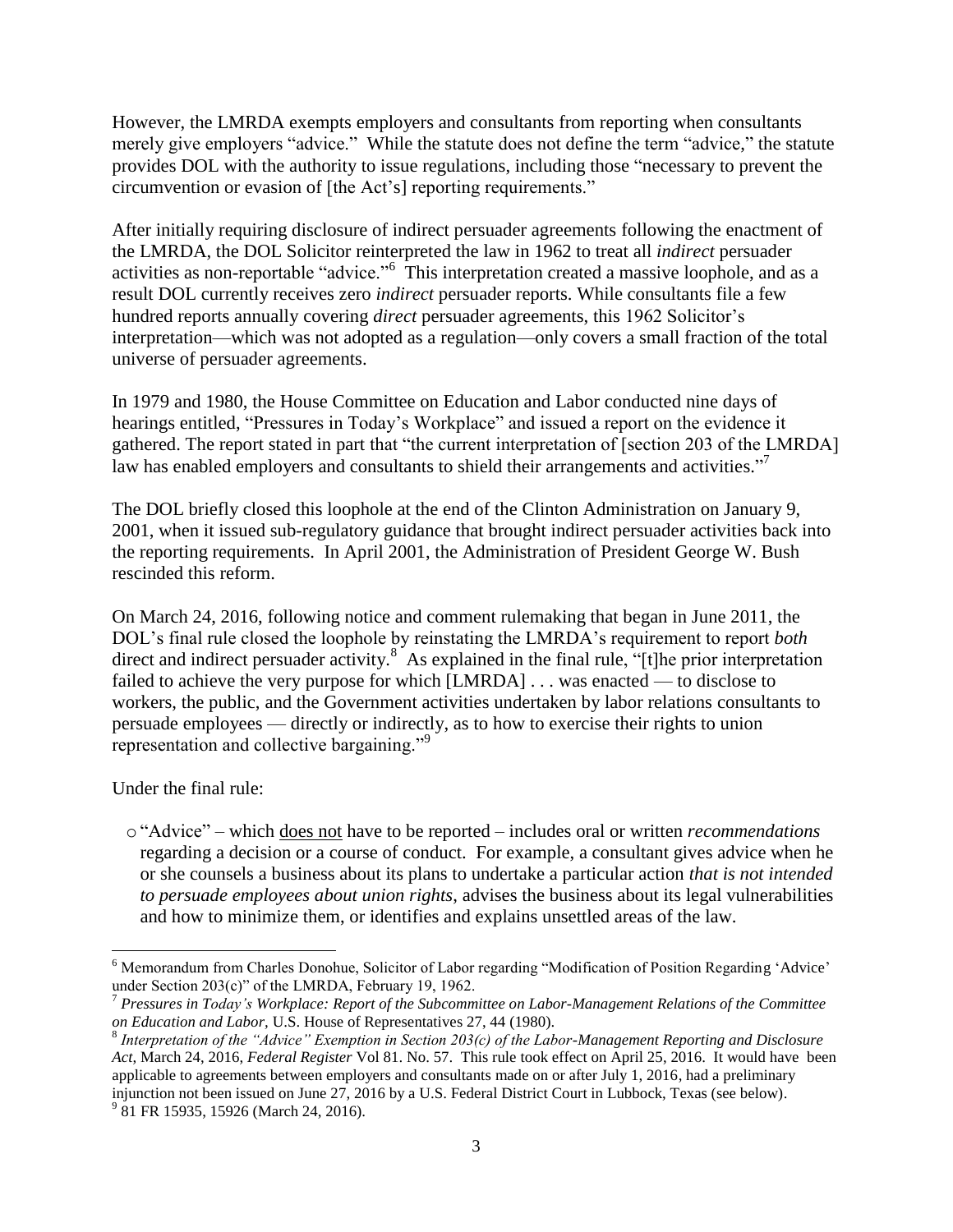o"Indirect persuader activity" – which does have to be reported – includes *activities* that *are designed to persuade employees* regarding the union or collective bargaining, such as when the consultant trains supervisors to conduct anti-union meetings; coordinates or directs the activities of supervisors; drafts, revises or provides speeches designed to persuade employees regarding the union; or identifies pro-union employees for discipline or reward.

Some have alleged that "the administration is attempting to rewrite the law through executive fiat,"<sup>10</sup> but Section 208 of the LMRDA states:

"The Secretary shall have authority to issue, amend, and rescind rules and regulations . . . as he may find necessary to prevent the circumvention or evasion of [the Act's] reporting requirements."

This Congressional directive is precisely what the DOL followed when it issued the final rule.

# **THE REPORTING REQUIREMENTS DO NOT IMPOSE AN ADMINISTRATIVE BURDEN**

The reporting requirements for this rule do not constitute an administrative burden: the employer must fill out a 4-page form, the consultant a 2-page form, and they must attach copies of their persuader agreements. There are two reporting forms impacted by this rule:

- **"Employer's Report" Form LM-10**: (4 pages) Employers must submit one annual report listing their persuader agreements over the fiscal year, the dates they entered into contracts, the terms and conditions of these contracts (including the amount employers paid for these services), and a description of the persuader services performed.
- **Consultant's "Activities Report" Form LM-20**: (2 pages) Labor relations consultants must submit a report within 30 days after entering into each persuader agreement, listing the date they entered into contract, the terms and conditions of the agreement (including the amount employers paid), and a description of the persuader services to be performed.

The DOL's final rule updates the instructions to Forms LM-10 and LM-20 only. DOL estimates that 2,777 employers will file Form LM-10 reports once annually under the new rule, and that approximately 358 consultant firms (including law firms) will file an estimated 4,187 Form LM- $20$  reports within 30 days of entering into consulting agreements.<sup>11</sup>

The DOL's reporting requirements for consultants involve a third form, the LM-21, that was unaffected by the final rule:

 $\overline{\phantom{a}}$  $10$  Opening Statement of David P. Roe at the April 27, 2016 HELP Subcommittee Hearing entitled "The Persuader" Rule: The Administration's Latest Attack on Employer Free Speech and Employee Free Choice," *available at,* http://edworkforce.house.gov/news/documentsingle.aspx?DocumentID=400635

 $11\overline{81}$  FR 16009-10 (March 24, 2016).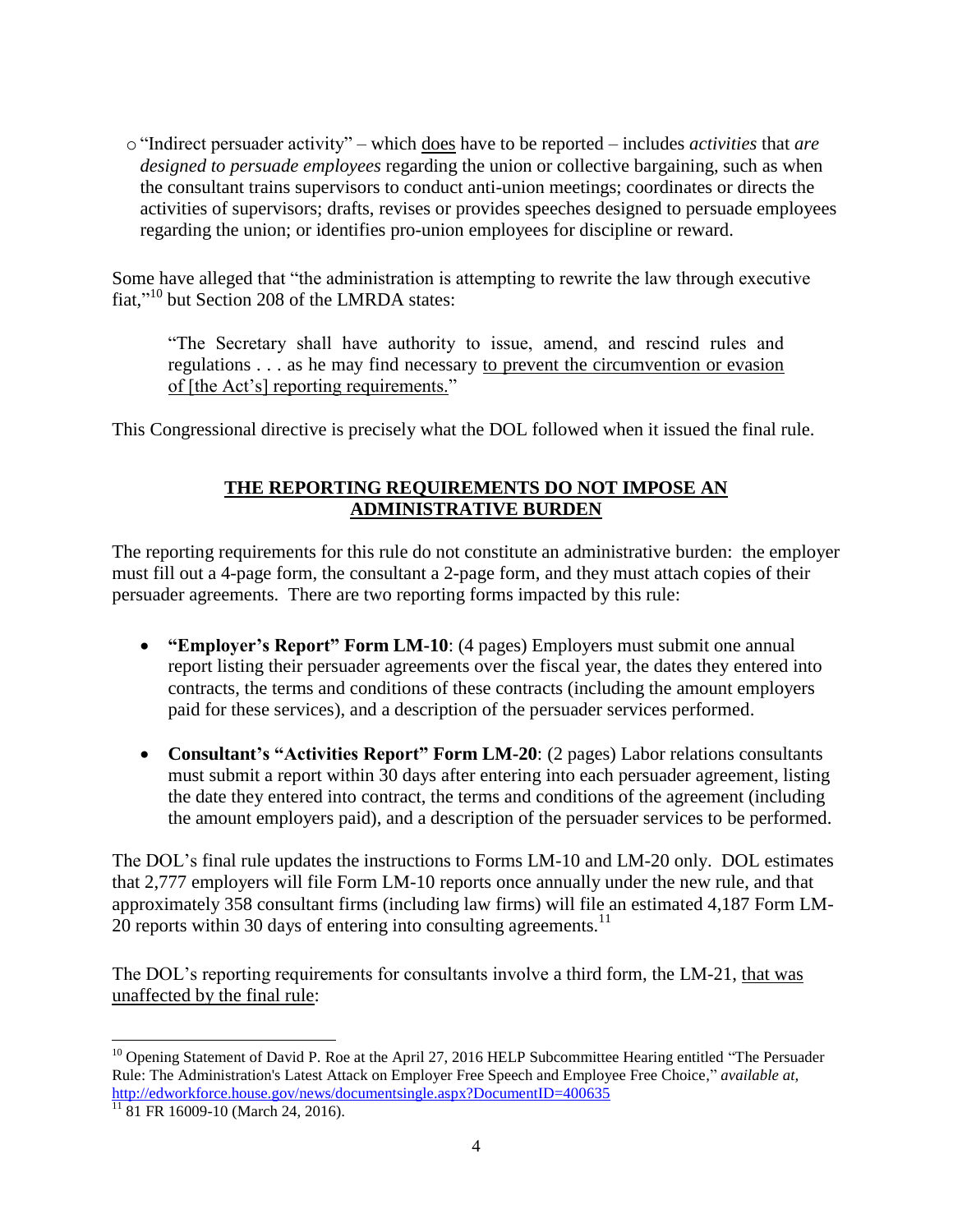**Consultant's "Receipts and Disbursements Report" Form LM-21**: (2 pages) Labor relations consultants must submit this report once annually, if any payments were made or received during the fiscal year pursuant to persuader agreements reported in an LM-20.

DOL has placed a new rulemaking notice on the regulatory agenda for Form LM-21, and in the interim, has issued a non-enforcement policy stating that, pending the rulemaking, it will not enforce the annual financial disclosure requirements (disbursements and receipts) for consultants under Form LM-21.<sup>12</sup> Therefore, any of the Majority's concerns about LM-21 are premature.

## **DISCLOSURE REQUIREMENTS FOR UNIONS ARE FAR MORE SUBSTANTIAL THAN THE DISCLOSURE REQUIREMENTS FOR EMPLOYERS**

Some contend that this rule is one-sided on the grounds that it only addresses employer disclosure requirements. As Democratic witness Jon Newman, a partner in the Washington, D.C., law firm of Sherman, Dunn, Cohen, Leifer & Yellig, testified at the April 27 hearing:

[U]nions have their own broad transparency obligations under the LMRDA. They must disclose, for example, the identity of the law firms and consultants they retain and report disbursements to those firms, no matter what the firms do, including if all they do is provide legal advice.

Thus, unions are held to a much broader scope of disclosures than employers. Mr. Newman also explained that while the consultant's and employer's reporting forms are two and four pages respectively, "the IBEW['s] most recent LM-2 (Labor Organization) annual report . . . is 150 pages long," and "the AFL-CIO's most recent report required to be filed with the Department of Labor  $\ldots$  is hundreds of pages long."<sup>13</sup>

Due to the longstanding reporting loophole, employers have had an unfair advantage in union elections by hiding their arrangements with consultants, but have often used information from the union's reports in their anti-union campaign materials. This rule helps level the playing field.

## **THE RULE PROMOTES – RATHER THAN CHILLS – SPEECH IN THE WORKPLACE**

Neither the LMRDA nor the DOL rule restrains in any way the content of an employer's message, the timing of the message, or the means by which it is delivered. Yet Republican Members contend that the rule chills free speech because employers will choose to be silent rather than disclose the fact that they have hired anti-union consultants:

 $\overline{\phantom{a}}$ 

<sup>&</sup>lt;sup>12</sup> Office of Labor-Management Standards (OLMS), Form LM-21 Special Enforcement Policy (April 13, 2016), *available at,* http://www.dol.gov/olms/regs/compliance/ecr/lm21 specialenforce.htm

<sup>&</sup>lt;sup>13</sup> Testimony of Jonathan D. Newman, Esq., Subcommittee on Health, Employment, Labor and Pensions, Committee on Education and the Workforce, U.S. House of Representatives, April 27, 2016, pp 26-27.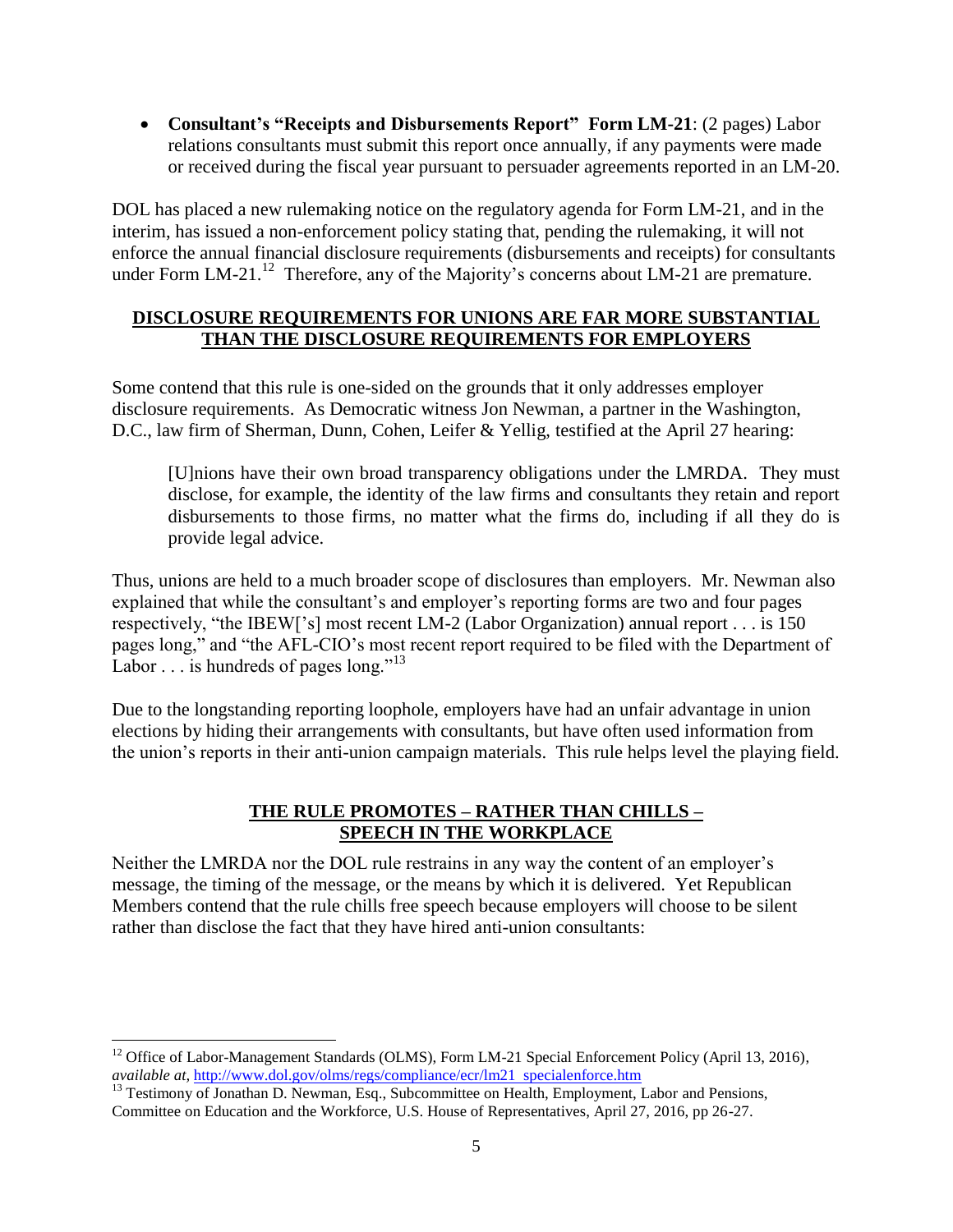This extreme and partisan rule will chill employer free speech … this rule will stifle debate and restrict worker free choice — with the sole purpose of stacking the deck in favor of organized labor. $14$ 

Far from restricting speech, the disclosure requirements actually promote speech by enhancing transparency during union organizing drives and in collective bargaining. The U.S. Courts of Appeals have uniformly rejected every First Amendment challenge to the LMRDA,<sup>15</sup> including a case in the Fourth Circuit, where the Court stated that:

[d]isclosure laws perform the important function of deterring actual corruption and avoiding the appearance of corruption, but unlike other types of restrictive laws they actually *promote* speech by making more information available to the public and thereby bolstering the 'marketplace of ideas.<sup>'16</sup>

The United States Court of Appeals for the Sixth Circuit noted that disclosure of persuader agreements under the LMRDA:

enable[s] employees in the labor relations setting, like voters in the political arena, to understand the source of the information they are given during the course of a labor election campaign.<sup>17</sup>

The Lobbying Disclosure Act of 1995 requires similar disclosures by lobbyists, yet lobbying activities have not been chilled simply because lobbying targets and the amounts lobbying firms are charging their clients must be publicly disclosed.

Given that this rule promotes speech, is there a valid policy reason why workers should not know who is hiding behind a curtain like the Wizard of Oz during union election campaigns?

## **OPPONENTS INACCURATELY CLAIM THAT THE RULE WILL REQUIRE EMPLOYERS TO DISCLOSE THEIR ARRANGMENTS WITH ATTORNEYS OR CONULTANTS WHEN SEEKING ADVICE**

Republican witness Joseph Baumgarten testified at the April 27<sup>th</sup> hearing that "employers may eschew seeking counsel ... if they have to report their agreements with counsel, as well as the fees and the details of such agreements."<sup>18</sup> This assertion mischaracterizes the rule.

 $\overline{\phantom{a}}$ <sup>14</sup> Opening Statement of David P. Roe at the April 27, 2016 HELP Subcommittee Hearing entitled "The Persuader Rule: The Administration's Latest Attack on Employer Free Speech and Employee Free Choice," *available at,* http://edworkforce.house.gov/news/documentsingle.aspx?DocumentID=400635

<sup>15</sup> *See Humphrey v. Donovan*, 755 F. 2d 1211, 1221 (6th 1985) ("[W]e conclude that the [LMRDA's] report requirements do not substantially burden [persuaders'] first amendment rights."); *Master Printers of America v. Donovan*, 751 F.2d 700, 705 (4th Cir. 1984) (same); *Master Printers Association v. Donovan*, 699 F.2d 370, 371 (7th Cir. 1983), (adopting district court's opinion, 532 F. Supp. 1140, 1148 (N.D. Ill. 1981) (same).

<sup>16</sup> *Master Printers of Am. v. Donovan*, 751 F.2d 700, 710 (4th Cir. 1984).

<sup>17</sup> *Humphreys et. al.*, *v. Donovan*, 755 F.2d 1211, 1222 (6th Cir. 1985).

<sup>&</sup>lt;sup>18</sup> Written testimony of Joseph Baumgarten, Esq., Subcommittee on Health, Employment, Labor and Pensions, Committee on Education and the Workforce, U.S. House of Representatives, April 27, 2016, p 7.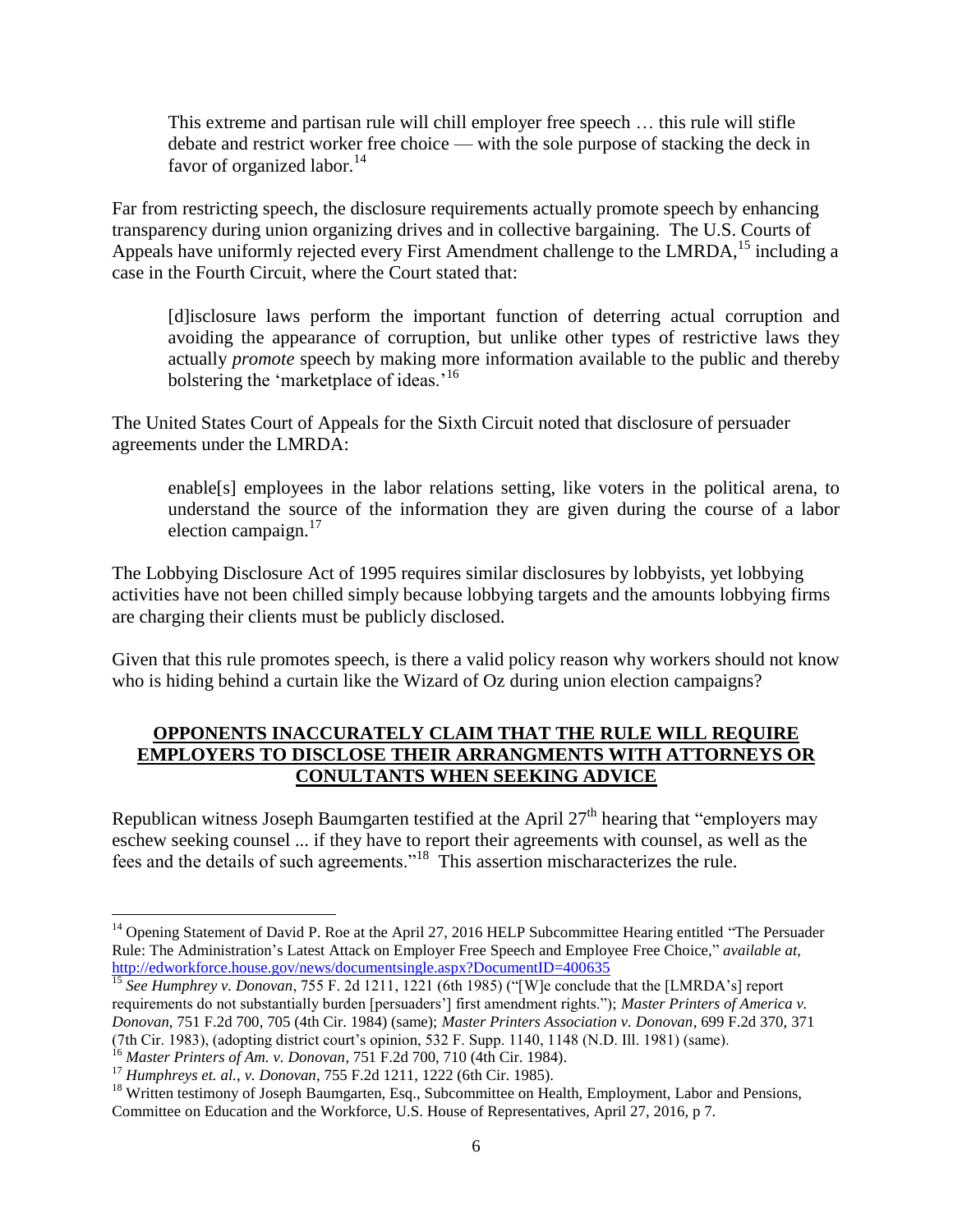The LMRDA, Section 203(c), exempts law firm/consultant reporting when an employer retains a labor relations consultant or attorney solely for representation:

Nothing in this section shall be construed to require any employer or other person to file a report covering the services of such person by reason of his . . . agreeing to represent such employer before any court, administrative agency, or tribunal of arbitration or engaging or agreeing to engage in collective bargaining on behalf of such employer[.]

Moreover, DOL's instructions to its LM-10 and LM-20 reporting forms match the statute:

As a general principle, no reporting is required for an agreement or arrangement to exclusively provide legal services. For example, no report is required if a lawyer or other consultant revises persuasive materials, communications, or policies created by the employer in order to ensure their legality rather than enhancing their persuasive effect. In such cases, the consultant has no object to persuade employees.<sup>19</sup>

Republican witness Sharon Sellers, who appeared on behalf of the Society for Human Resource Management at the April  $27<sup>th</sup>$  hearing, testified that she conducts trainings for businesses that cover "what supervisors can and cannot communicate to their employees under the NLRA." Yet, she asserted that her "main concern is the clients I serve may avoid seeking my training if the services are now reportable under the rule. $^{20}$ 

Ms. Sellers' characterization of this rule is mistaken; her trainings clearly constitute nonreportable "advice" under the final rule. Consistent with the statute, the DOL specifically states in its instructions to the employer and consultant reports that:

No report is required covering the services of a labor relations consultant by reason of the consultant's giving or agreeing to give advice to an employer. . . . For example, a consultant who exclusively counsels employer representatives on what they may lawfully say to employees, reviews personnel policies or actions for legality or to ensure a productive and efficient workplace for the client, or provides guidance on National Labor Relations Board (NLRB) or National Mediation Board (NMB) practice or precedent is providing 'advice.'<sup>21</sup>

 $\overline{\phantom{a}}$ <sup>19</sup> 81 FR 16028, 16044 (March 24, 2016).

<sup>&</sup>lt;sup>20</sup> Testimony of Sharon Sellers, Subcommittee on Health, Employment, Labor and Pensions, Committee on Education and the Workforce, U.S. House of Representatives, April 27, 2016, pp. 20-22. Ms. Sellers also raised a concern that consultants who fail to report activity due to a mistaken understanding of a reporting obligation will be subject to criminal sanctions. Criminal sanctions only apply in the rare case when a person willfully violates the law, such as by making a false statement involving a material fact, knowing it to be false. This is not something that could arise from negligence or a good faith misunderstanding. LMRDA Section 439(a) states: "Any person who willfully violates this subchapter shall be fined not more than \$10,000 or imprisoned for not more than one year, or both."

 $21$  81 FR 16028, 16044 (March 24, 2016).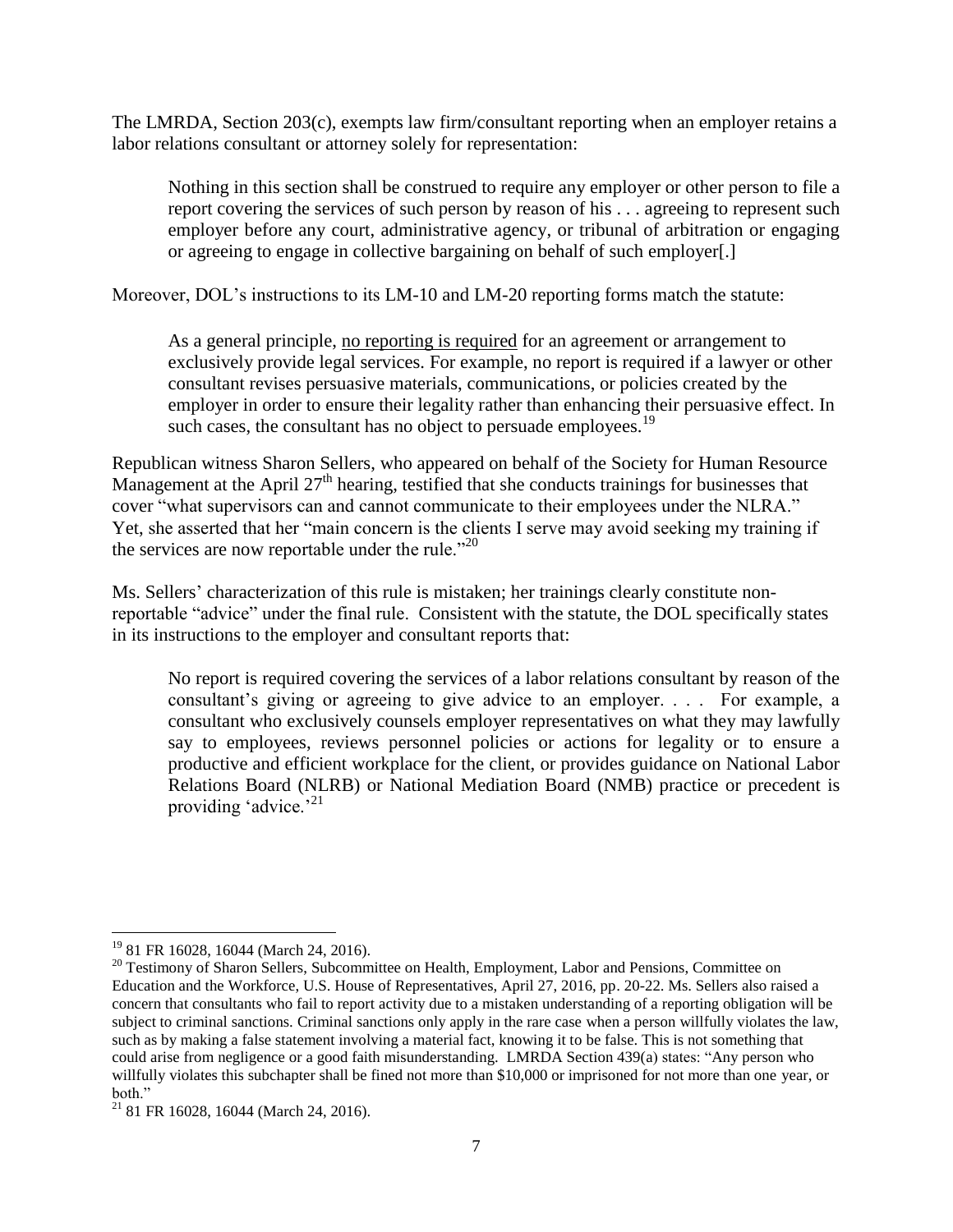Ms. Sellers also stated that employers "would be worried about having their name made public" because they "do not want their name on the form."<sup>22</sup> Again, DOL reports only have to be filed when attorneys or consultants are engaged in persuasion activities.

What is it, exactly, that is so objectionable about the disclosure of agreements with a behind-thescenes union-avoidance consultant? Perhaps, employers do not want to expose their relationships with union busters to their employees. In his book *Confessions of a Union Buster*, Martin Jay Levitt – who had been a leader in the union-avoidance industry for twenty years – wrote:

Union busting is a field populated by bullies and built on deceit. A campaign against a union is an assault on individuals and a war on the truth. . . . The only way to bust a union is to lie, distort, manipulate, threaten, and always, always attack. The law does not hamper the process. Rather, it serves to suggest maneuvers and define strategies. $^{23}$ 

When asked, "Why would someone be afraid to be listed?" on the DOL forms, Mr. Newman testified:

Because they like to have these consultants operating in the shadows. . . the industry has found they are more persuasive when they operate in the shadows because employees do not know.

Mr. Newman's testimony also provided examples of consultants' advertisements.<sup>24</sup> One firm even promises a money back guarantee for its ability to defeat union organizing campaigns, proclaiming in all caps, "IF YOU DON'T WIN, YOU DON'T PAY." As Mr. Newman explained:

When you have a money back guarantee, the consultant has skin in the game. So, it seems to me perfectly reasonable for the voters, the employees, to know . . . [that] the words from the supervisors are not the supervisors' words, they are the words of the consultant that has skin in the game, that has guaranteed to the employer 'we will bust your union, we will defeat the union.'

By enacting the LMRDA, Congress sought to shine a spotlight on the persuader industry. The 1959 Senate Committee Report accompanying the LMRDA stated that persuader activities "are disruptive of harmonious labor relations and fall into gray area" between proper and improper conduct. To address this potential for harm, Congress chose to rely on transparency. As Justice Brandeis famously said, "Publicity is justly commended as a remedy for social and industrial

 $\overline{a}$ 

 $22$  Testimony of Sharon Sellers p. 37, 91.

<sup>23</sup> Martin Jay Levitt, *Confessions of a Union Buster*, 1 (Crown Publishers, 1993).

<sup>&</sup>lt;sup>24</sup> Testimony of Jonathan D. Newman, Esq., Subcommittee on Health, Employment, Labor And Pensions, Committee on Education and the Workforce, U.S. House of Representatives, April 27, 2016, pp 24, *available at,*  http://democrats-edworkforce house.gov/imo/media/doc/NewmanTestimony w.Appendix042716.pdf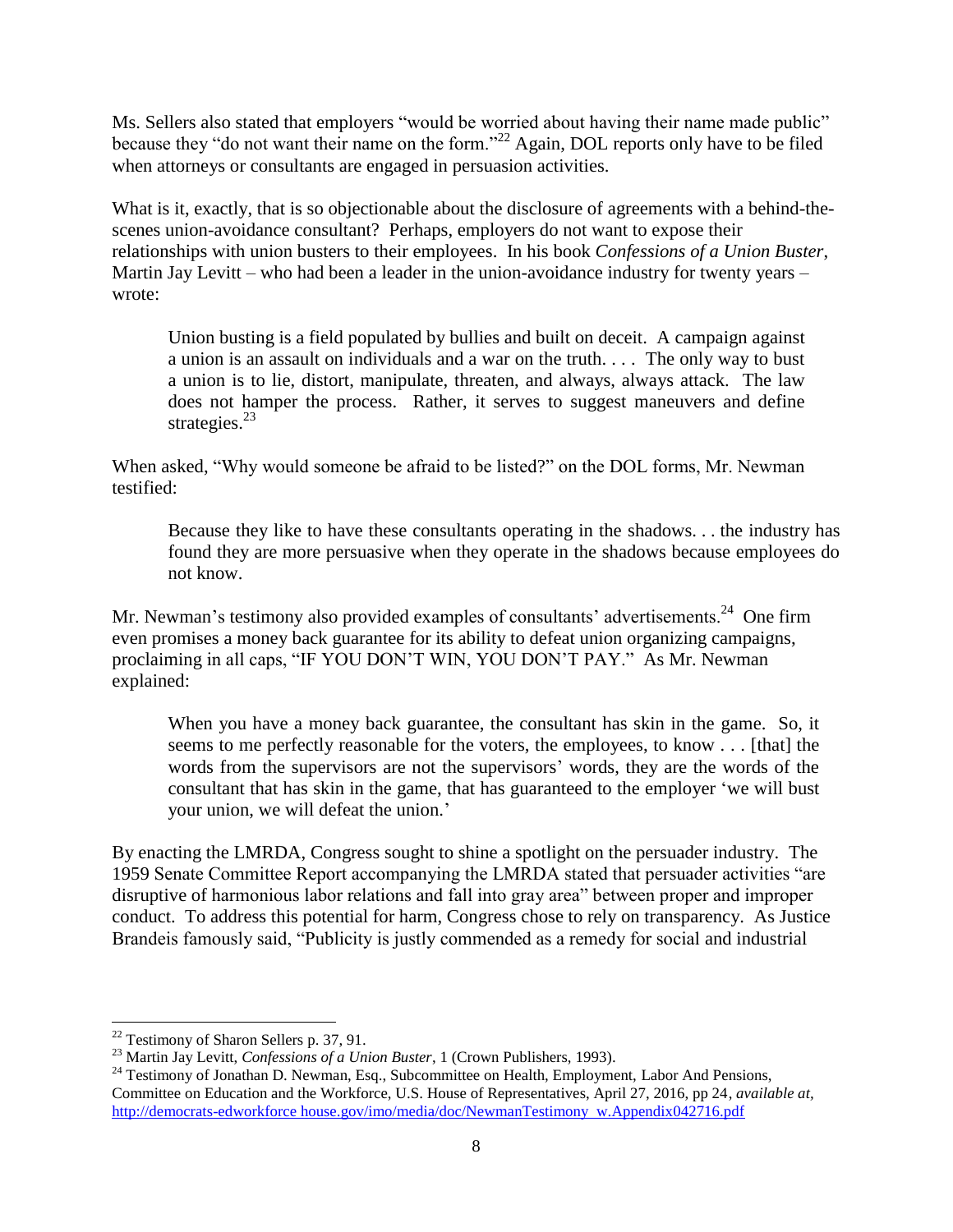diseases. Sunlight is said to be the best of disinfectants; electric light the most efficient policeman."<sup>25</sup> The DOL's rule brings the regulations back in line with the statutory mandate.

In sum, *direct* persuaders (those who speak directly to employees) have long been disclosing their agreements under the LMRDA, but these disclosures have not chilled employers' efforts to hire them. For example, FedEx Freight Corporation agreed to pay LRI Consulting Services \$3,000 per day as a *direct* persuader in April 2016,<sup>26</sup> and the Laboratory Corporation of America agreed to pay LRI Consulting \$375 per hour as a direct persuader.<sup>27</sup> As Mr. Newman testified: "The scope of the information that is being sought in this rule is no different than what the Department of Labor has always sought when the union buster deals directly face-to-face with employees."

## **THE ABA RULES OF PROFESSIONAL CONDUCT DO NOT PROHIBIT PUBLIC DISCLOSURE OF ARRANGEMENTS BETWEEN UNION AVOIDANCE CONSULTANTS AND EMPLOYERS, NOR DO THEY VIOLATE ATTORNEY CLIENT PRIVILEGE OR CONFLICT WITH CONGRESSIONAL INTENT REGARDING CONFIDENTIALITY**

As the U.S. Court of Appeals for the Sixth Circuit explained when upholding the LMRDA's reporting requirements for attorneys:

[A]s long as an attorney confines himself to the activities set forth in section 203(c), [rendering legal advice and representing a client in legal proceedings or in bargaining] he need not report, *but if he crosses the boundary* between the practice of labor law and persuasion, he is subject to the extensive reporting requirements."<sup>28</sup>

The American Bar Association (ABA) contends that this rule impinges on attorneys' broader ethical duty of confidentiality. The ABA claims that the rule "will conflict with lawyers' existing state rules of professional conduct regarding client confidentiality, and will seriously undermine both, the confidential lawyer-client relationship, and the employers' fundamental right to effective counsel."<sup>29</sup> Republicans go further and contend that this rule "is an attack on the fundamental right of employers to seek legal counsel." These arguments do not withstand scrutiny.

The ABA's Model Rule of Professional Conduct §1.6 states that attorneys should not reveal "information relating to the representation of a client" *but makes an exception* for disclosure "to comply with other law"—such as the LMRDA. $30$  This exception is what allows attorneys to

 $\overline{\phantom{a}}$ 

<sup>25</sup> *Buckley v. Valeo*, 424 U.S. 1, 67 (1976) (quoting L. Brandeis, *Other People's Money* 62 (National Home Library Foundation ed. 1933)).

<sup>&</sup>lt;sup>26</sup> LM-20 Form, *available at*, https://olms.dol-esa.gov/query/orgReport.do?rptId=618922&rptForm=LM20Form

<sup>27</sup> LM-20 Form, *available at,* https://olms.dol-esa.gov/query/orgReport.do?rptId=618921&rptForm=LM20Form

<sup>28</sup> *Humphreys v. Donovan*, 755 F.2d 1211, 1216 (6th Cir. 1985) (emphasis added); *accord Price v. Wirtz,* 412 F.2d 647, 651 (5th Cir. 1969) (en banc).

<sup>&</sup>lt;sup>29</sup> Statement of Paulette Brown, President of the American Bar Association, April 27, 2016, p 2.

<sup>&</sup>lt;sup>30</sup> Forty-nine states and the District of Columbia have adopted professional conduct rules patterned on the ABA Model Rules, and California has a substantially similar rule.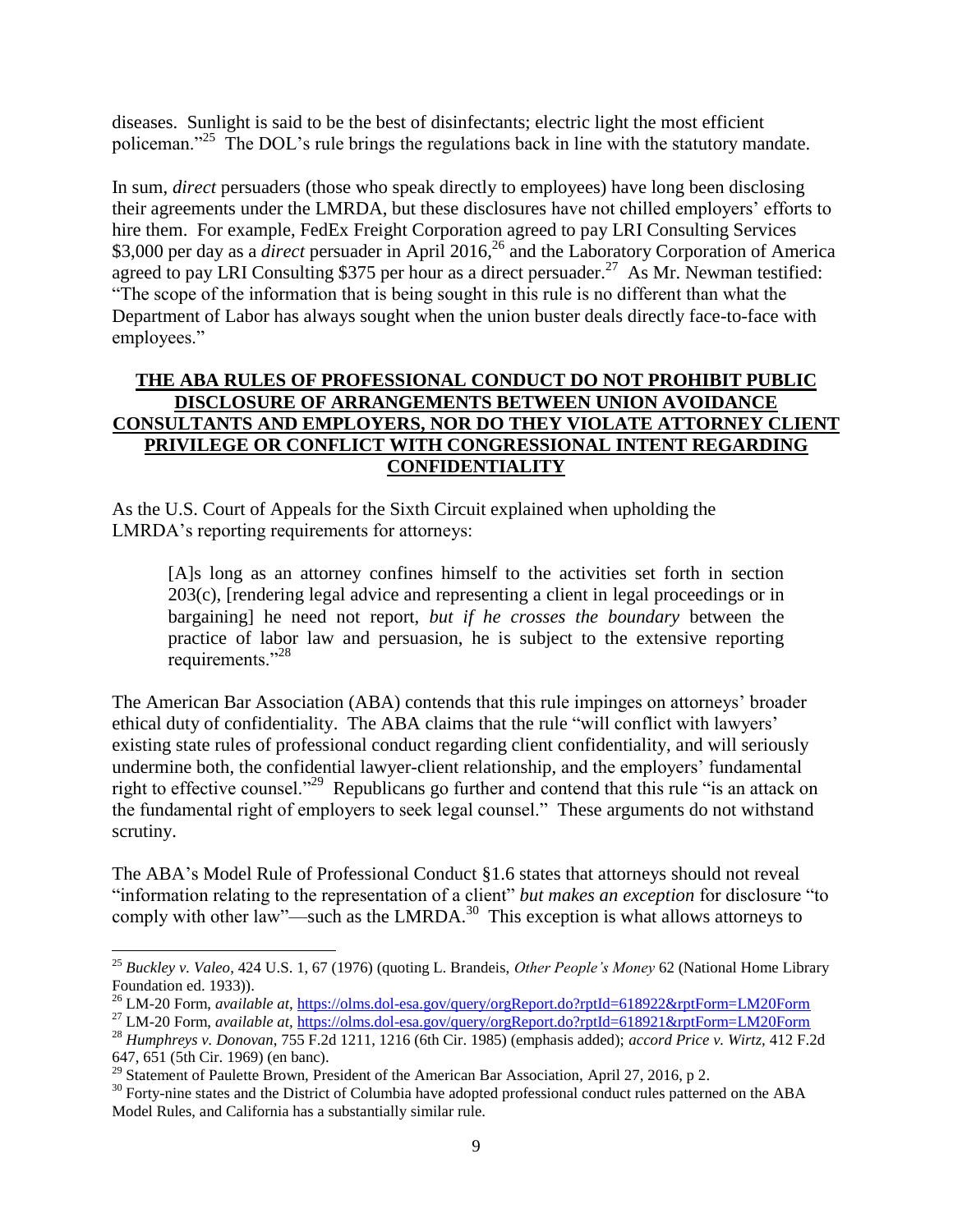disclose the identity of clients under other laws, such as the Lobbying Disclosure Act, and to disclose cash transfers from a client in excess of \$10,000 on IRS Form 8300.

The Democratic witness, Jon Newman, who is a member of the ABA, stated:

Very simply, where disclosure is required by federal law, the Rule 1.6 restrictions do not apply. The Rule, therefore, is completely consistent with state bar ethics rules that may govern attorneys that engage in persuader activity.<sup>31</sup>

In a letter submitted to the Committee, law professors from across the country have affirmed that the LMRDA's reporting requirements, and the DOL's final rule, are consistent with an attorney's responsibility to maintain confidentiality.<sup>32</sup> Likewise, over 500 attorneys – 244 of whom are ABA members – submitted a letter in support of the DOL rule and to voice their concern about the ABA "taking sides in a labor-management issue contrary to the views of its members who represent workers and unions."<sup>33</sup>

A second objection raised by the ABA is that the DOL rule will force attorneys to disclose information protected by the attorney-client privilege. A Republican witness, William Robinson, questioned, "How can labor lawyers defend against accusations that they have violated the new rule?" and added "[t]he only way . . . would be to say what the [lawyer's] advice was, to disclose the advice, to lay it all on the table, which effectively would erase the client confidentiality of the conversation."<sup>34</sup> This criticism is unfounded.

First, as a matter of law, privileged attorney-client communications are exempt from disclosure under the LMRDA. Sec. 204 of the LMRDA states:

[n]othing contained in this chapter shall be construed to require an attorney . . . to include in any report . . . any information which was lawfully communicated to such attorney by any of his clients in the course of a legitimate attorney-client relationship.

Second, the DOL made clear in its instructions to the Consultant's Report (Form LM-20), a determination of whether activities were intended to persuade employees is an objective inquiry:

 $\overline{\phantom{a}}$ <sup>31</sup> Testimony of Jonathan D. Newman, Esq., Subcommittee on Health, Employment, Labor and Pensions, Committee on Education and the Workforce, U.S. House of Representatives, April 27, 2016, p 18, *available at,* http://edworkforce.house.gov/uploadedfiles/testimony newman.pdf

<sup>32</sup> Letter from Law Professors to Chairman Kline and Ranking Member Scott, May 16, 2016, *available at*, http://democrats-

edworkforce.creative house.gov/imo/media/doc/34%20Law%20Professors%20Letter%20to%20HEW%20Committe e%20%28003%291.pdf

<sup>&</sup>lt;sup>33</sup> Letter from Labor Attorneys to Chairman Kline and Ranking Member Scott, May 17, 2016, *available at*, http://democrats-edworkforce.creative house.gov/imo/media/doc/5.17.16LaborLawyerPersuaderLetter.pdf

<sup>&</sup>lt;sup>34</sup> Transcript of the Hearing before the Subcommittee on Health, Employment, Labor and Pensions, Committee on Education and the Workforce, U.S. House of Representatives, April 27, 2016, Tr. pp. 32, 56.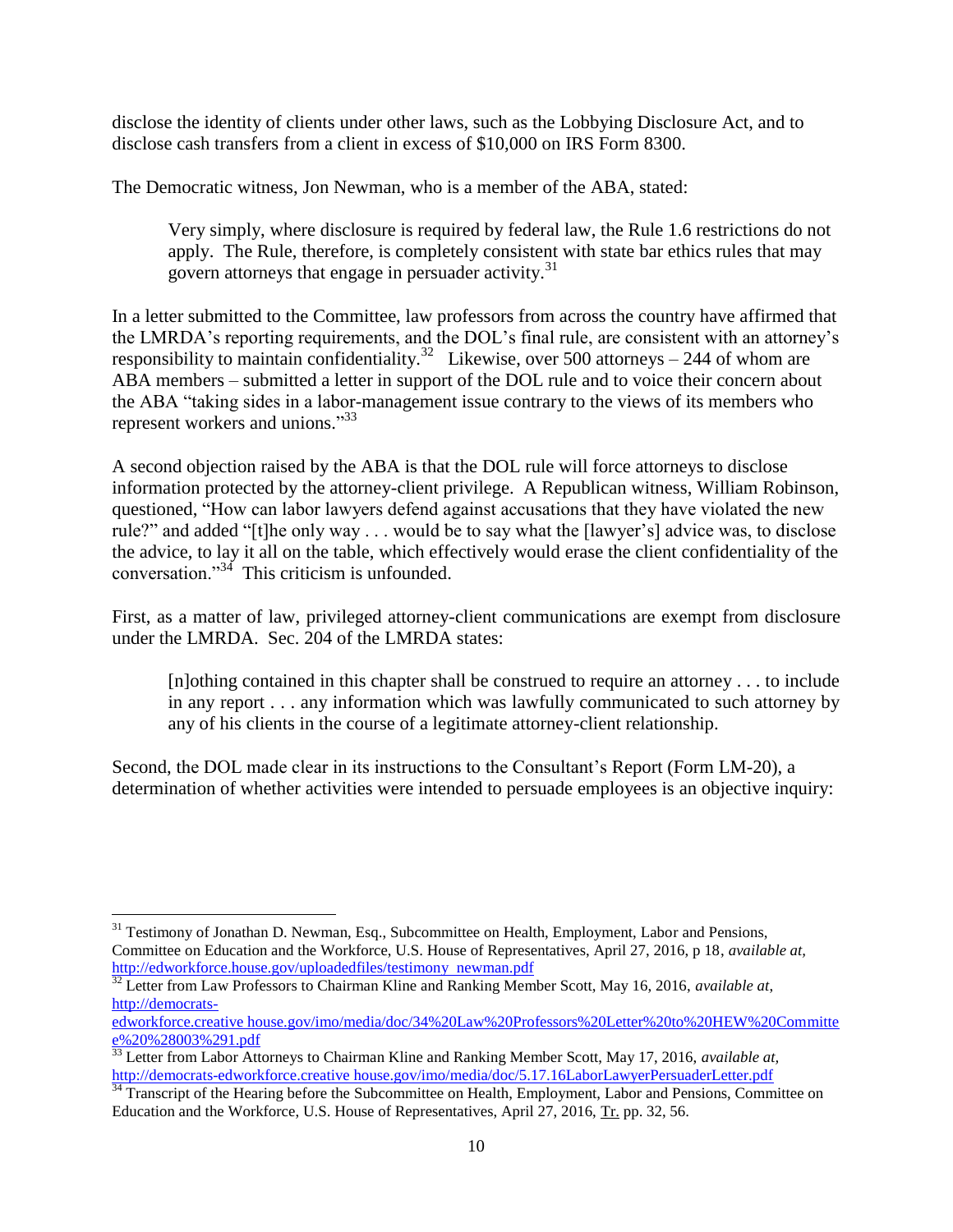To be reportable, as noted above, such activities must be undertaken with an object to persuade employees, *as evidenced by* the agreement, any accompanying communications, the timing, or other circumstances relevant to the undertaking. $35$ 

Third, the preamble to the rule adds further clarity on what must be disclosed during an enforcement investigation. It states that "in determining the intent of a consultant's activity…the test is not subjective." It adds: "[e]very communication from the consultant to the employer would not be analyzed; rather, only communications created by the consultant and intended for dissemination or distribution to employees."<sup>36</sup>

Given that the LMRDA and the DOL's rule ensure adequate protections for attorneys' ethical duties, there is no principled reason why the disclosure of persuader services offered by attorneys should be shielded from employees and the public, while the very same activities would be reported by their non-attorney colleagues in the union-avoidance industry.

Finally, the ABA contends that the LMRDA's exemption of *privileged* attorney-client communications under Section 204 "strongly suggests that Congress recognized and sought to protect the ethical duty that lawyers have to protect client confidences, whether or not that client information is technically privileged."<sup>37</sup> To the contrary, in 1959, Congress considered and rejected the ABA's views when enacting the LMRDA.

During its midwinter meeting in 1959, the ABA adopted a resolution regarding the LMRDA which stated in part:

no such legislation should require report or disclosure, by either attorney or client, of any matter which has traditionally been considered as *confidential* between a client and his attorney, including but not limited to the existence of the relationship of attorney and client, [and] the financial details thereof  $\ldots$ <sup>38</sup>

The House version of LMRDA contained a confidentiality exemption almost identical to the ABA's 1959 resolution, which would have foreclosed disclosure of any persuader arrangement if it was conducted by an attorney. 39 However, the House version of the bill was rejected by the Conference Committee, and the Senate version of the bill – which contained the much narrower exemption only for attorney-client privilege, but excluded the ABA-recommended confidentiality provision – was enacted into law as LMRDA section 204. Moreover, an argument that Congress had intended to preclude disclosure of an attorney client relationship was

 $\overline{\phantom{a}}$ 

<sup>35</sup> 87 F.R. 16043 (emphasis added).

<sup>36</sup> 87 F.R. 15969-70.

<sup>&</sup>lt;sup>37</sup> Statement for the Record of Paulette Brown, American Bar Association, submitted to the Subcommittee on Health, Employment, Labor and Pensions, Committee on Education and the Workforce, U.S. House of Representatives, April 27, 2016. at 7 n.9.

<sup>38</sup> *See Humphreys*, 755 F.2d at 1218 (quoting the ABA's 1959 resolution) (emphasis added).

<sup>39</sup> H.R. 8342, 86th Cong., 2d Sess. § 204 (1959), U.S. Code Cong. & Admin. News 1959, p. 2318.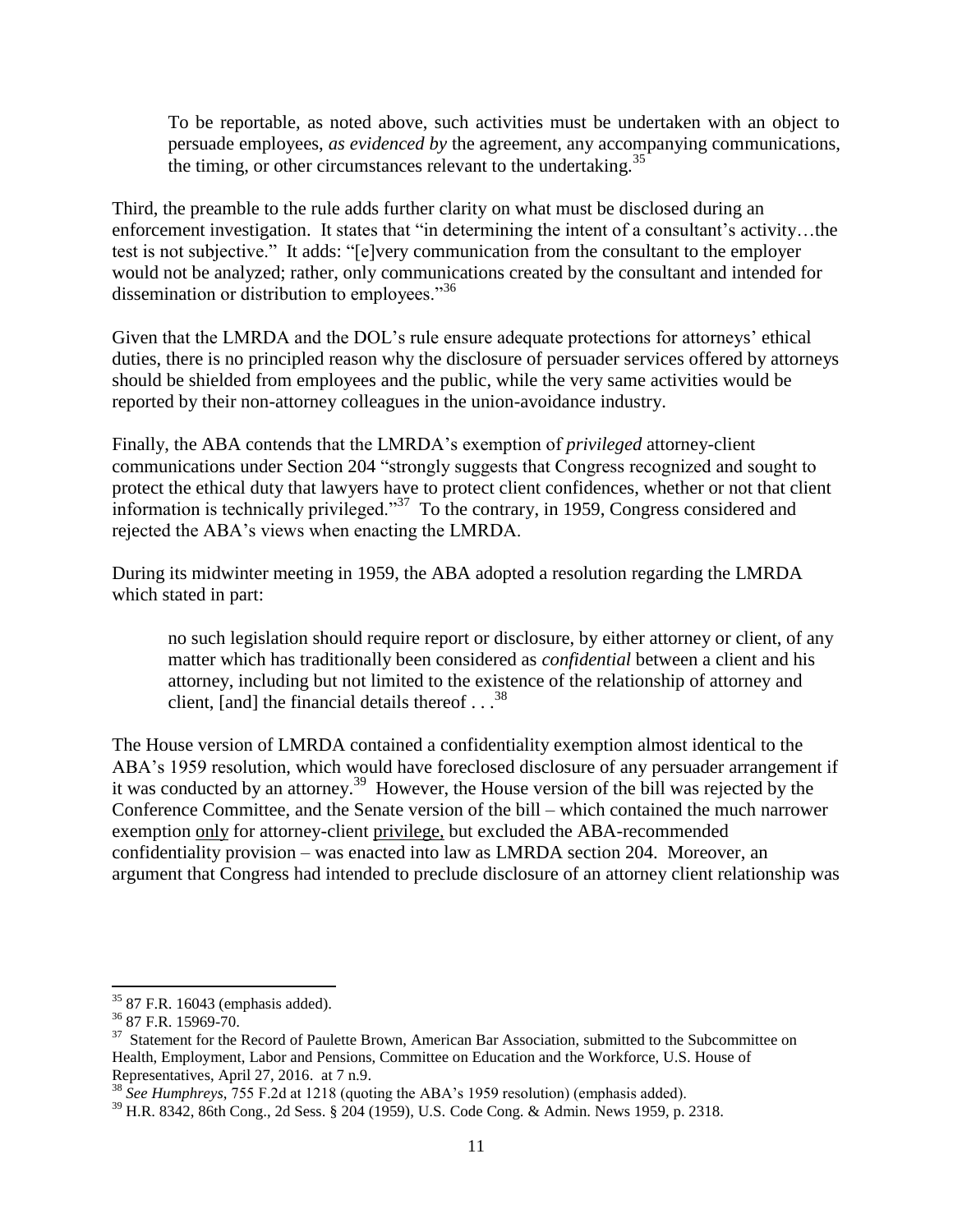rejected by multiple United States Courts of Appeal when upholding the LMRDA's reporting requirements for attorneys.<sup>40</sup>

# **PENDING LITIGATION ON PERSUADER RULE**

Three lawsuits were filed in federal district courts in Minnesota, Texas, and Arkansas requesting a preliminary injunction of the persuader rule. Plaintiffs have raised essentially the same six objections as were voiced at the April 27, 2016, legislative hearing:<sup>41</sup> the persuader rule (1) is contrary to the LMRDA because it eliminates the advice exception; (2) chills employer free speech or is otherwise unconstitutional under the First Amendment; (3) is unconstitutionally vague under the Fifth Amendment; (4) is arbitrary and capricious under the Administrative Procedures Act; (5) violates the Regulatory Flexibility Act by failing to undertake a small business regulatory impact review; and (6) violates attorney-client privilege and attorneys' ethical duty of confidentiality.

The district court in Lubbock, Texas issued a preliminary injunction on June 27, 2016, and found that the plaintiffs, led by the National Federation of Independent Business, had demonstrated a substantial likelihood of success on all six claims. Curiously, the Texas court issued a 90-page Order that was virtually identical to the Proposed Order the plaintiffs had filed earlier that day, including the same typos (such as the misspelling of a witness' name and missing punctuation). DOL appealed that ruling to the Fifth Circuit Court of Appeals on August 25.

The Minnesota district court rejected the plaintiffs' request for a preliminary injunction on June 22, 2016. The Court stated the plaintiffs had no likelihood of success on their claims that the rule violates the First Amendment, conflicts with the attorney-client privilege, is unconstitutionally vague, or violates the Regulatory Flexibility Act. In denying the motion for a preliminary injunction, the Minnesota court found that DOL's previous interpretation of the LMRDA's reporting requirements "was underinclusive,"<sup>42</sup> but nonetheless expressed concern that the final rule could potentially conflict with the LMRDA by requiring the reporting of "advice" in certain situations. The Court stated that "rule plainly has multiple valid applications,"<sup>43</sup> but the question of whether the DOL had correctly drawn the line between advice and persuasion would be most appropriately considered as part of an "actual enforcement action."<sup>44</sup>

The Arkansas court has not ruled as of the circulation of these minority views.

 $\overline{\phantom{a}}$ <sup>40</sup> *See, e.g.*, *Humphreys et al* v. *Donovan,* 755 F.2d 1211, 1219 (6th Cir. 1985); *Wirtz* v. *Fowler,* 372 F.2d 315, 332- 33 (5th Cir. 1966), rev'd in part on other grounds, *Price* v. *Wirtz,* 412 F.2d 647 (1969); *Douglas* v. *Wirtz,* 353 F.2d 30, 33 (4th Cir. 1965).

<sup>&</sup>lt;sup>41</sup> In the Minnesota case, *Labnet, Inc. et al v. U.S. Dep't of Labor et al.*, Case No. 0:16-CV-00844 (D. Minn), the plaintiffs are Labnet Inc., an association of management-side labor law firms, and others; in Texas, *NFIB v. Perez*, 5:16-CV-00066 (N.D. Tex.), the plaintiffs are the National Federation of Independent Businesses (NFIB) and others; and in Arkansas, *Associated Builders and Contractors of AR v. Perez,* Case 4:16-cv-00169-KGB (E.D. Ark), the plaintiffs also include the National Association of Manufacturers and others. 42 *Labnet,* No. 0:16-CV-00844 (D. Minn. June 22, 2016) at 13.

<sup>43</sup> *Id.* at 33.

<sup>44</sup> *Id.*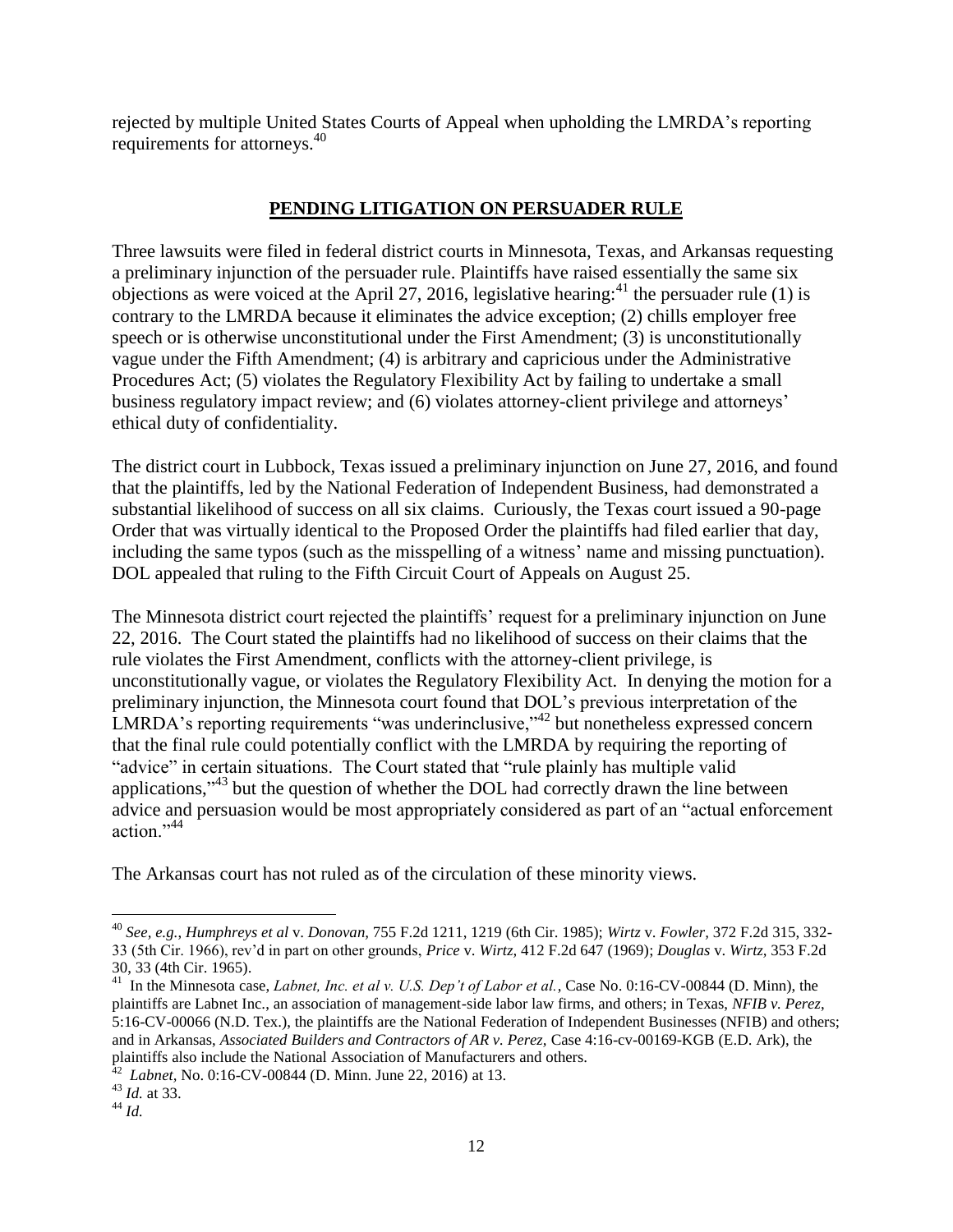Two district court decisions at a preliminary stage in the proceedings certainly do not invalidate the rule, despite contentions made by some of the business groups challenging it. These two decisions are preliminary, are not decisions on the merits, and may be overturned upon appeal. Further, they are limited to two district courts. It would be inappropriate to draw any conclusions based on these preliminary decisions, where courts have not made any final determinations on the merits.

#### **AMDENDMENTS**

An amendment was offered by Mr. Pocan during the May 18, 2016 markup. The amendment would have added a preamble to H.J. Res 87 detailing how the LMRDA requires the disclosure of both direct and indirect persuader activity and how the DOL's rule is necessary to effectuate that statutory direction. The amendment was ruled non-germane by the chair. No vote was taken.

#### **ROLL CALL VOTE ON H.J. RES. 87**

H.J. Res. 87 was reported on a straight party line vote of 22 ayes and 13 nays (with 3 democrats not present).

#### **CONCLUSION**

A primary goal of the LMRDA is to ensure transparency during union elections and in collective bargaining by requiring employers and consultants who engage in *direct* or *indirect* persuader activities to publicly disclose their agreements. The DOL's persuader rule implements this mandate by closing a massive loophole that excluded disclosure of *indirect* persuader agreements. This rule helps to level the playing field for workers seeking to form a union.

The Association of Flight Attendants, the International Association of Machinists and Aerospace Workers, the United Steel Workers, the AFL-CIO, the American Federation of State, County, and Municipal Employees (AFSCME), and United Auto Workers have all submitted letters to the Committee in support of the DOL's persuader rule. Over 500 attorneys, many of whom are members of the ABA, who practice labor law have also written the Committee in support of the rule.

While productivity has increased substantially over the past 40 years, real wages have lagged behind, and far too many families are finding it hard to get ahead. Our nation is stronger when prosperity is broadly shared. One necessary ingredient of shared prosperity is working people banding together and raising their voices. Strengthening workers' right to organize and form a union can help workers secure the fruits of their productivity. However, by enabling employers to keep their anti-union consulting arrangements secret, workplace democracy is frustrated. H.J. Res. 87 is intended to make it harder for workers to organize unions. It should be rejected.